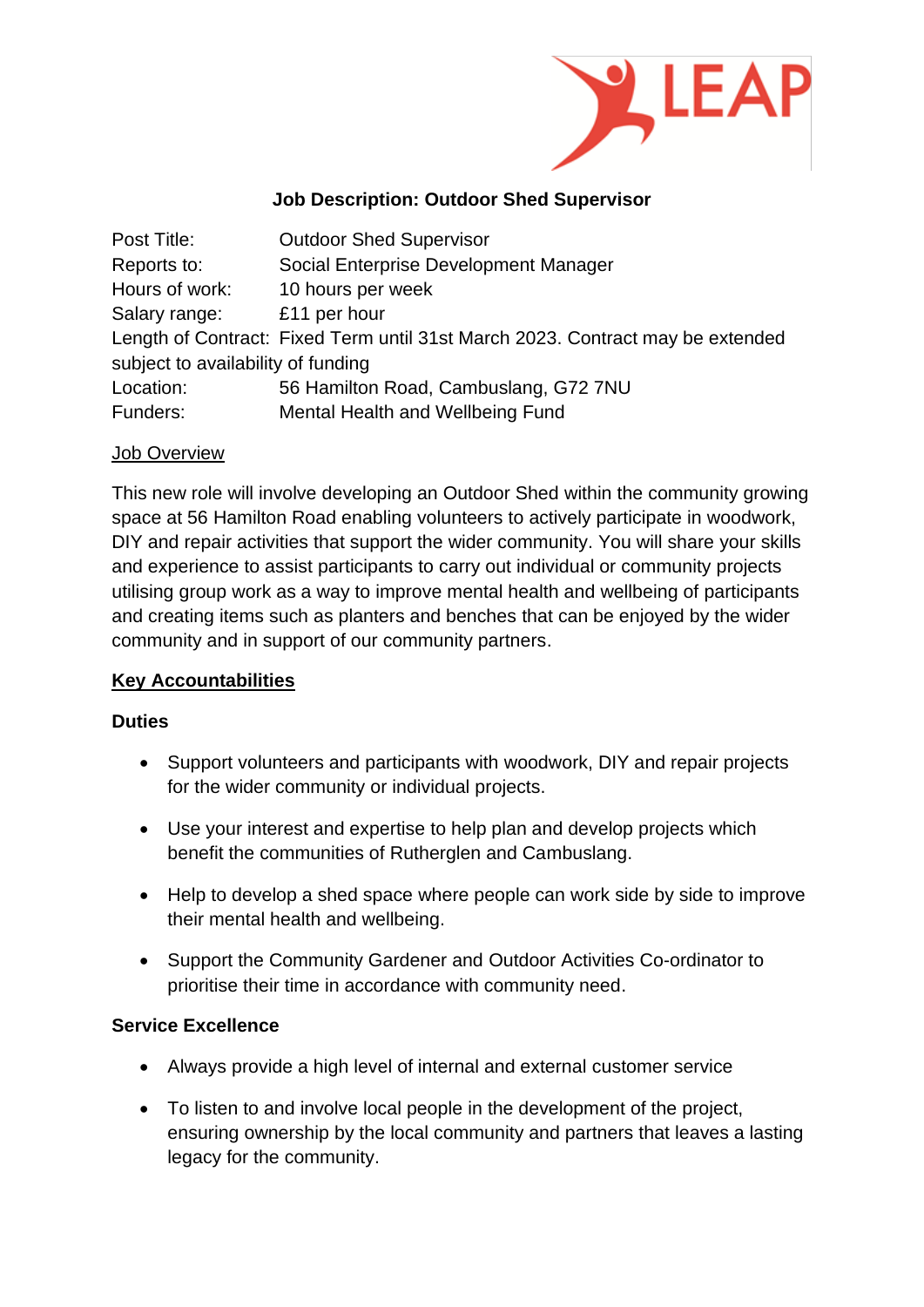

### **Managing Relationships**

- Promote and champion the role of volunteers so that they are respected and valued for their contribution to the organisation, ensuring their experience is optimised. Celebrate success with volunteers and ensure regular feedback of progress is provided and ensuring their training needs are met.
- To establish a rapport with participants and volunteers and establish an understanding of their individual needs to optimise their experience.
- Evaluate the service provided and take appropriate remedial action.
- Liaise effectively with colleagues to exchange information and provide support when required.

# **Organisational Support**

- Ensure compliance with LEAP's policies and procedures including the areas of finance, health and safety and employment.
- Provide occasional support to colleagues as required.
- Travel independently within the locality to attend various activities and events where suitable for the role.
- The post may involve occasional evening or weekend work, for which time off in lieu can be claimed.
- This job description serves to illustrate the type and scope of duties required for the above post and to provide an indication of the required level of responsibility. It is not an exhaustive or exclusive list and duties may vary from time to time.

# **CORE COMPETENCIES**

| <b>Planning &amp;</b><br>Organising | Establishes an appropriate course of action for oneself and<br>or others to accomplish specific goals and operates within<br>deadlines while managing their time as efficiently as<br>possible. |
|-------------------------------------|-------------------------------------------------------------------------------------------------------------------------------------------------------------------------------------------------|
| <b>Motivation</b>                   | Focuses energy to make things happen with positive results.<br>Can motivate others.                                                                                                             |
| Judgement                           | Makes decisions, analyses data, generates new ideas and<br>determines priorities. Works safely and can take advice and                                                                          |